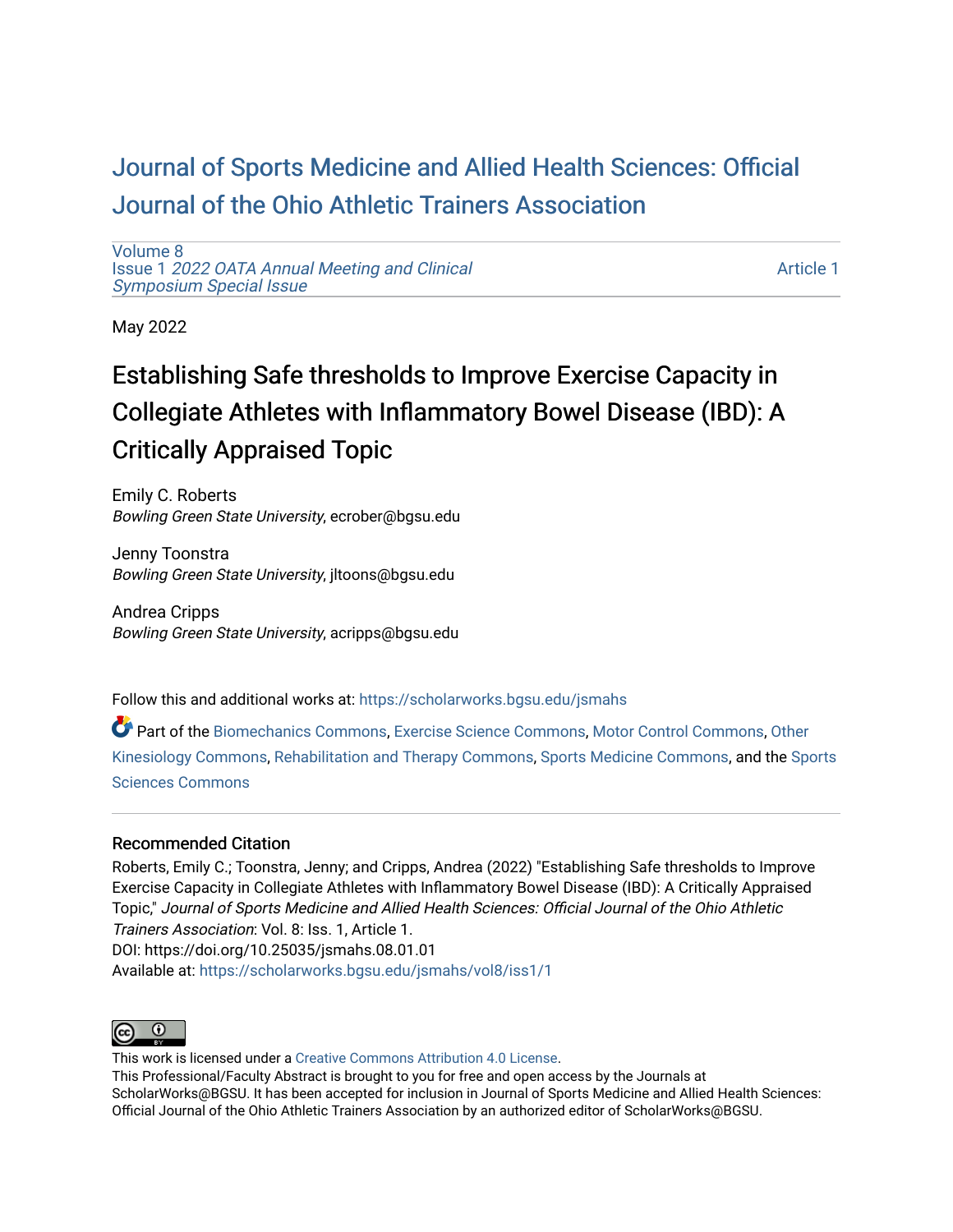### **Establishing Safe Thresholds to Improve Exercise Capacity in Collegiate Athletes** with Inflammatory Bowel Disease (IBD): A Critically Appraised Topic

Emily C. Roberts, ATC; Jenny Toonstra, PhD, ATC; Andrea Cripps, PhD, ATC School of Human Movement, Sport, and Leisure Studies, Bowling Green State University

#### *CLINICAL SCENARIO*

Crohn's Disease (CD), Ulcerative Colitis (UC), and Indeterminate Colitis (IC) are forms of Inflammatory Bowel Disease (IBD), a complex auto-immune disorder of the GI tract. IBD can present several challenges to athletic participation due to unpredictable disease activity and uncontrollable systemic symptoms that severely impact daily activities and limit exercise/sports participation. Limited studies and a lack of standard guidelines for physical activity (PA) and exercise are additional barriers for patients. The limitation of studies and absence of standard guidelines are a particular concern for Athletic Trainers who may encounter collegiate athletes with IBD and must navigate the return-to-play process following a disease flare-up or surgery. Limited sources have determined that exercise interventions (e.g., combined endurance and resistance training) of low-to-moderate intensity are safe and feasible for IBD patients, particularly those with inactive or mild-to-moderate disease activity. In theory, these types of interventions could promote improvements in exercise capacity in IBD patients.

#### *FOCUSED CLINICAL QUESTION*

Is there evidence to suggest that established safe exercise-intensities promote improvements in exercise capacity in collegiate athletes  $(18-24 \text{ years of age})$  with IBD?

#### **SUMMARY of Search, "Best Evidence" appraised and Key Findings:**

Seven studies were reviewed that specifically focused on the effects of exercise interventions in IBD patients and assessed at least one measure of

exercise capacity: Of the seven studies reviewed, there were four RCTs, two case-control studies, and one pilot cohort study.<sup>2-8</sup>

- Three of the RCTs included only CD patients, and one of the case-control studies included only female IBD patients.2,4,5,7
- Three studies included patients who had inactive or mild disease activity.<sup>2,5,7</sup> Two studies included only patients with inactive disease.<sup>3,8</sup> One study included both patients with inactive and active disease but did not specify the severity in patients with active disease.<sup>6</sup> One study did not report disease activity of the patients.<sup>4</sup>
- The most common exercise interventions used for IBD patients were aerobic training and resistance training: Two studies used aerobic training interventions; three studies used combined aerobic and resistance training interventions; and two studies used resistance training interventions.2-8
- All studies observed improvements in at least one measure of exercise capacity: Examples include improvements in body composition, cardiorespiratory fitness, muscle function, and bone health. $2-8$

#### *CLINICAL BOTTOM LINE*

Aerobic exercise, resistance training, and combined exercise promotes improvements in cardiorespiratory fitness, muscle function, and body composition changes in the general IBD patient population. The exercise interventions reflect lower intensities than what collegiate athletes would be accustomed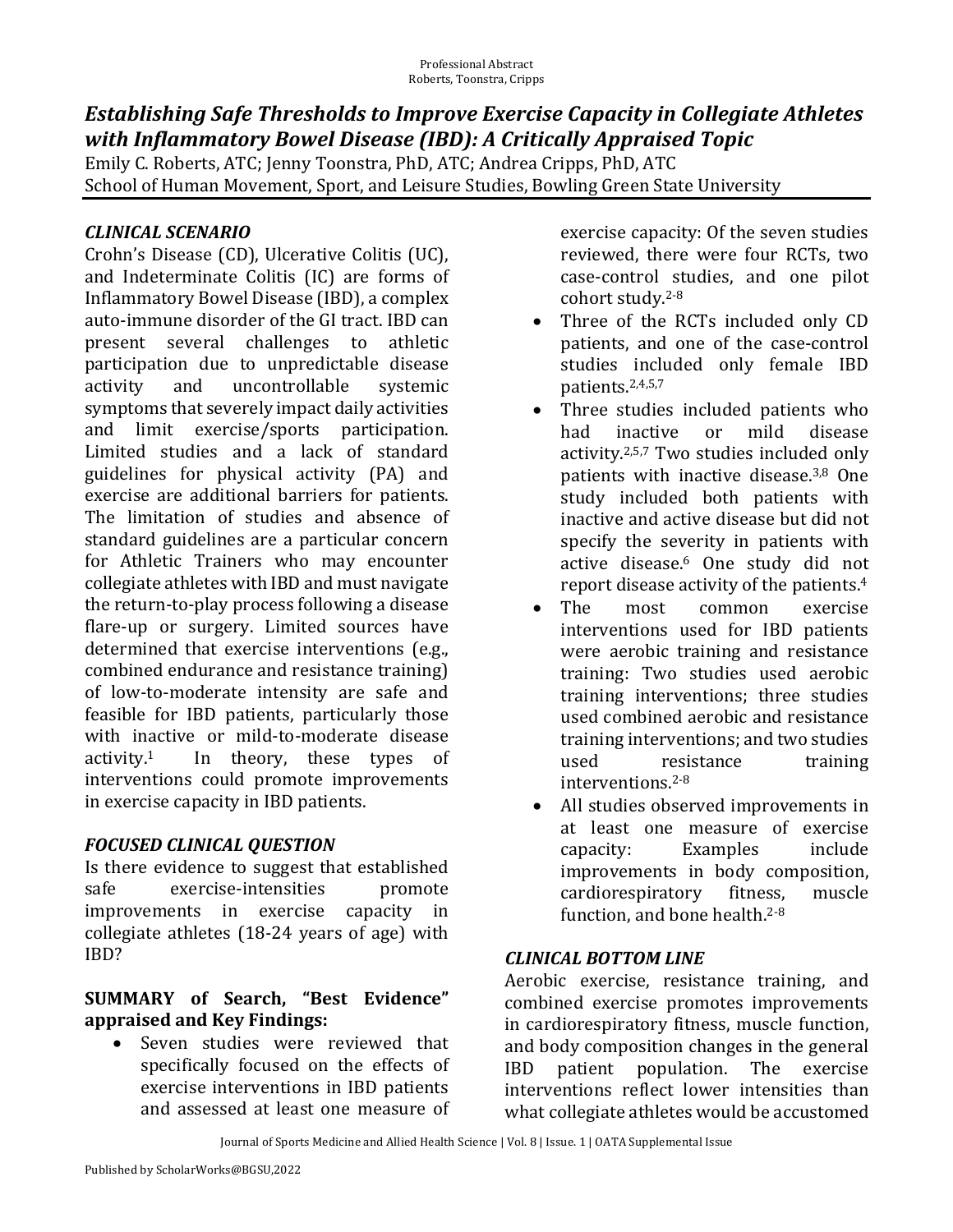to, limiting the applicability of these findings specifically for collegiate athletes with IBD. However, there may be underlying practical implications for Athletic Trainers to use these exercise thresholds for gradually returning athletes to sport specific activities following resolution of disease activity or recovery from disease-related surgery. When collegiate athletes with IBD present with a flare-up, it may be necessary to restrict sports participation until disease activity is controlled. Once a flare-up is resolved, combined low-to-moderate aerobic and resistance training can be initiated to address limitations in exercise capacity, and progressions back to sport specific activities can be gradually introduced once baseline performance levels are reestablished. This may help ensure that athletes are ready to return to normal activities, reduce the risk of injury, and reduce the risk of symptom exacerbation in response to a sudden increase in training load, intensity, and volume.

#### *STRENGTH OF RECOMMENDATION*

There is variable evidence (ranging from level 4 to level 2 evidence) that suggests low-tomoderate aerobic and resistance exercise is feasible and effective in promoting improvements in exercise capacity in IBD patients.

#### *REFERENCES*

- 1. Eckert KG., Abbasi-Neureither I., Köppel M., Huber G. Structured physical activity interventions as a complementary therapy for patients with inflammatory bowel disease - a scoping review and practical implications. *BMC Gastroenterol.* 2019; *19*(1): 115. https://doi.org/10.1186/s12876-019- 1034-9
- 2. Bottoms L., Leighton D., Carpenter R., et al. Affective and enjoyment responses to 12 weeks of high intensity interval training and moderate

continuous training in adults with crohn's disease. *PLOS ONE.*  2019; *14*(9). https://doi.org/10.1371/journ al.pone.0222060

- 3. Cronin O., Barton W., Moran C., et al. Moderate-intensity aerobic and resistance exercise is safe and favorably influences body composition in patients with quiescent inflammatory bowel disease: A randomized controlled cross-over trial. *BMC Gastroenterol.* 2019; *19*(29). https://doi.org/10.1186/s12876-019- 0952-x
- 4. de Souza Tajiri GJ., de Castro CL., Zaltman C. Progressive resistance training improves muscle strength in women with inflammatory bowel disease and quadriceps weakness. *J Crohns Colitis*. 2014; *8*(12): 1749– 1750.

https://doi.org/10.1016/j.crohns.201 4.09.001

- 5. Jones K., Baker K., Speight RA., Thompson NP., Tew GA. Randomised clinical trial: Combined impact and resistance training in adults with stable crohn's disease. *Aliment Pharmacol Ther*. 2020; *52*(6): 964-975. https://doi.org/10.1111/apt.16002
- 6. Mählmann L., Gerber M., Furlano RI., et al. Aerobic exercise training in children and adolescents with inflammatory bowel disease: Influence on psychological functioning, sleep and physical performance – an exploratory trial. Ment Health Phys Act. 2017; 13: 30-39.

https://doi.org/10.1016/j.mhpa.2017. 09.002

7. Seeger WA., Thieringer J., Esters P., et al. Moderate endurance and muscle training is beneficial and safe in patients with quiescent or mildly active crohn's disease. *J United Eur Gastroent*. 2020; *8*(7): 804–